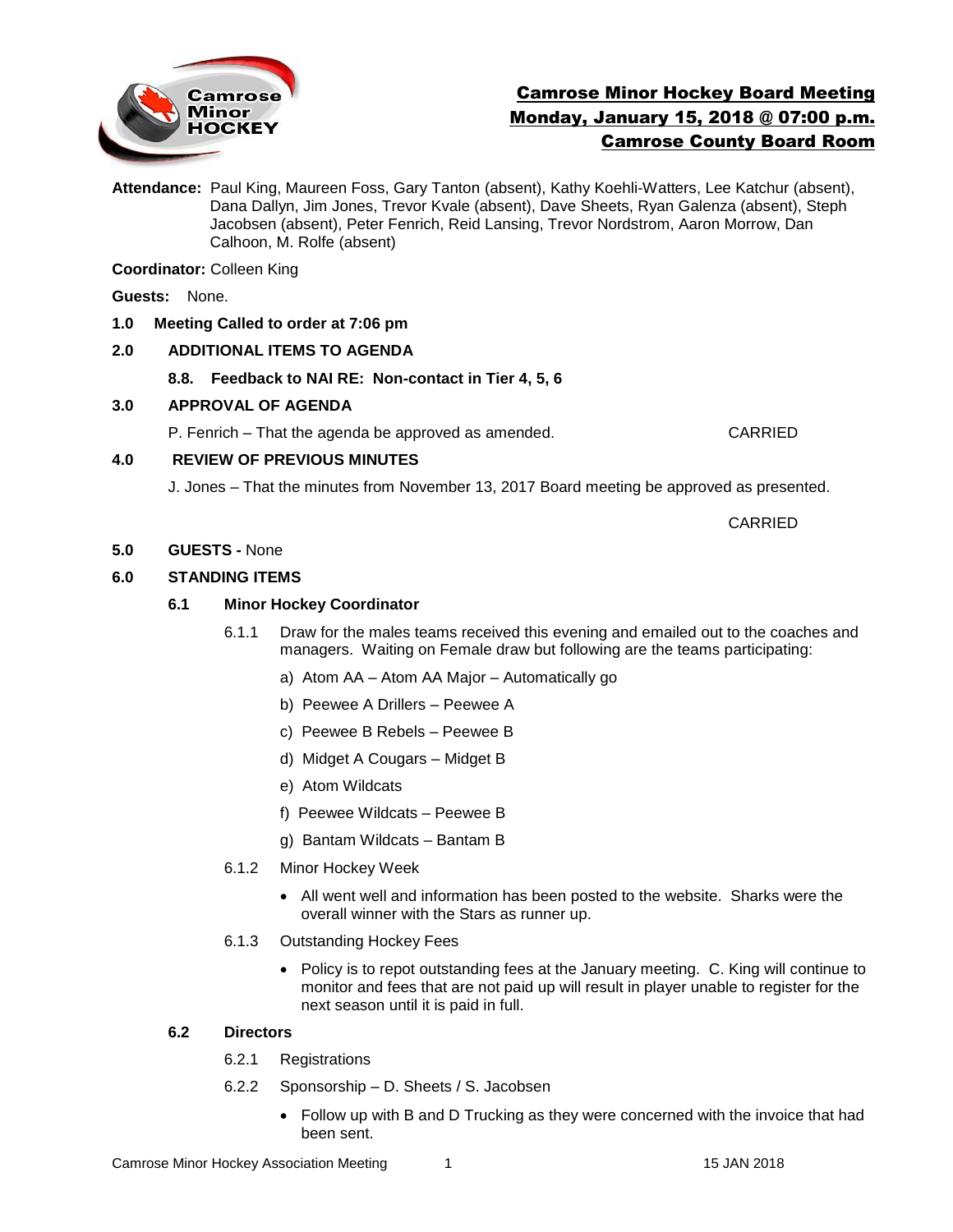- 6.2.3 Rep Team (AA, A and B Teams) D. Dallyn
	- Planning on meeting with a few people to come up with recommendations on coach selection process for next season.
- 6.2.5 Non Rep Teams Nothing to report.
- 6.2.6 Coach Mentorship G. Tanton and K. Koehli-Watters
	- Tim Green has been going out on the bench with the teams or observing teams when they have a game to give recommendations.
	- Would like to get background information on how these coaches are doing and will have information going forward if the coach applies for future coaching jobs.
- 6.2.7 RIC
- If anyone has issues with a ref, please provide a detailed description and email to M. Rolfe.
- 6.2.8 Division Directors
	- a) Female
		- Meetings have taken place with the Peewee Wildcats team and will continue to be monitored.
		- Hockey Alberta tried to put the female peewee and bantam team into the "A" category which K. Watters fought and they changed back to "B".

### **7.0 OLD BUSINESS**

### **7.1 Update for CFCW Critters game – Feb 8**

 Hospice Society has obtained jerseys for each volunteer player along with sponsorship for that jersey. Will be doing a live auction prior to the game to see if anyone wanting to coach the team is willing to pay. C. King will continue to email out information as she receives it.

### **7.2 Initiation Concern**

D. Calhoon dealt with it prior to Christmas and no further action required.

### **7.3 Concerns with Peewee Devils**

Meetings have taken place and no further action required.

# **8.0 NEW BUSINESS**

### **8.1 Player returning to Wetaskiwin from Midget AA team**

• Player released to return back to home association and Play Midget B

### **8.2 Bantam A player quitting team.**

Parent requested refund and clarified with team that it was his choice not to return.

### **8.3 Mid-Season Check In with Coaches**

 P. King suggested that the Rep Director and the Non Rep Director obtain feedback from their respective teams as to how the season is going, did they as coaches receive enough information/support from the board, etc.

### **8.4 Concern from Initiation/Novice Parent of players double "dipping"**

 P. King to inform parent that a player can be asked to go up during a practice with a higher level team if asked by the coach even if not affiliated to the team. Suggested that she contact a coach if she would like her child to get extra practice time.

### **8.5 Bantam AA Divisional Tournament**